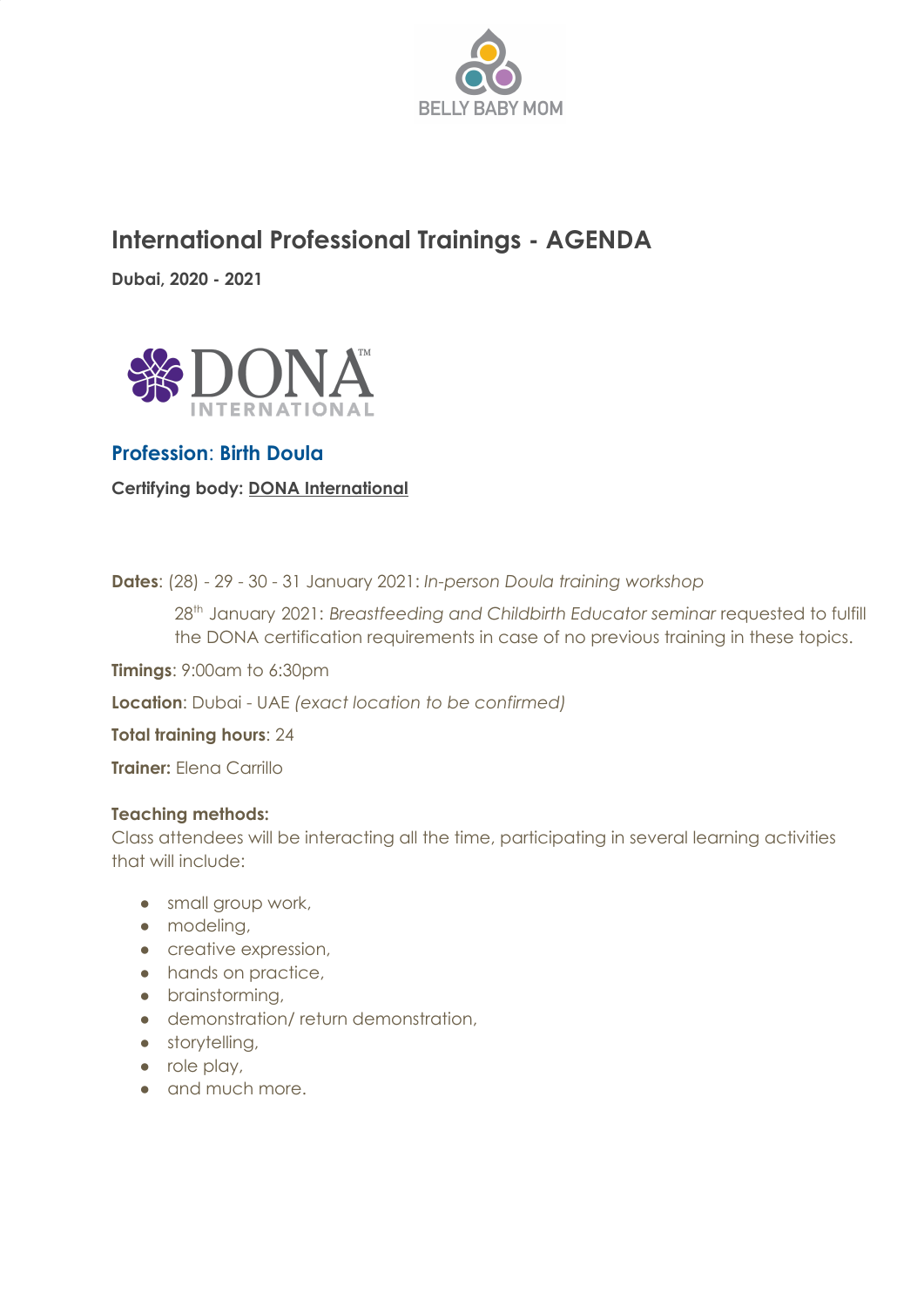

This DONA seminar includes different experiential classes for the attendees to have hands-on training of the most effective comfort measures to support laboring women, while exploring and practicing various proven techniques in an exciting and creative way.

As an added bonus, the complete training will include 4 dates for virtual training support via Zoom calls, where all registered participants can attend. It is highly recommended that participants attend these sessions to fully benefit from the in-person training scheduled for January 2021. These virtual sessions will facilitate the requirements needed to complete certification more efficiently whilst giving you a head start in the process towards certification.

#### **Schedule of events:**

| NO. | <b>TRAINING</b>                    | <b>DATE</b> | <b>TIME</b>             | <b>MODE</b>    |
|-----|------------------------------------|-------------|-------------------------|----------------|
| 1.  | Meet & Greet Intro (DONA & Lamaze) | 3 Oct       | $8:00 - 9:00 \text{pm}$ | Virtual (Zoom) |
| 2.  | <b>DONA Training Meet 1</b>        | 17 Oct      | $8:00 - 9:00 \text{pm}$ | Virtual (Zoom  |
| 3.  | <b>DONA Training Meet 2</b>        | 14 Nov      | $8:00 - 9:00 \text{pm}$ | Virtual (Zoom  |
| 5.  | <b>DONA Training Meet 3</b>        | 12 Dec      | 8:00 - 9:00pm           | Virtual (Zoom  |
| 6.  | <b>DONA Training Meet 4</b>        | 9 Jan       | $8:00 - 9:00 \text{pm}$ | Virtual (Zoom  |
| 7.  | <b>Intro to Childbirth Seminar</b> | 28 Jan      | $9:00 - 4:00 \text{pm}$ | In-person      |
| 8.  | <b>DONA Birth Doula Workshop</b>   | 29 - 31 Jan | $9:00 - 6:30$ pm        | In-person      |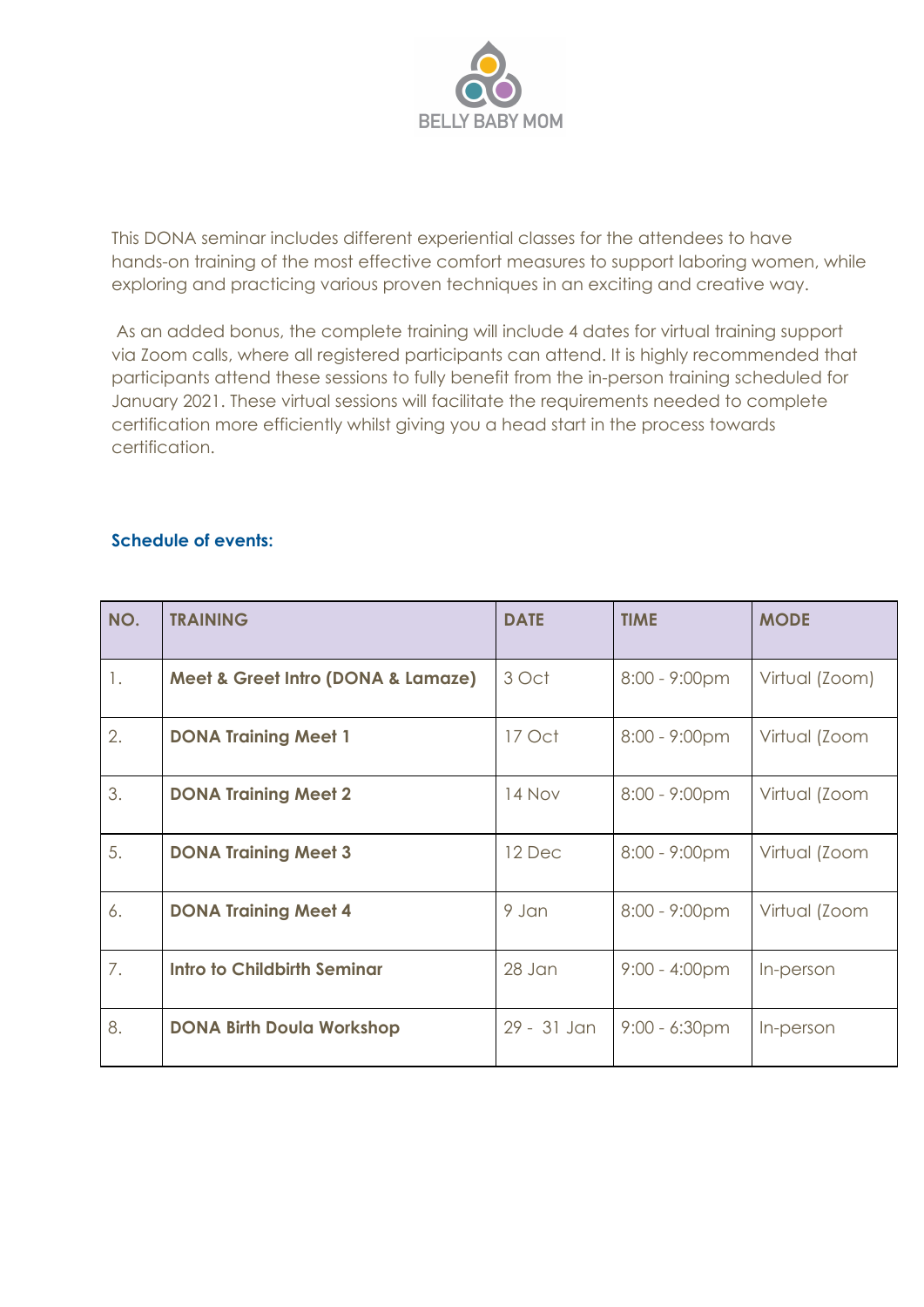

## **DAY ONE** (29 January 2021)

- I. Faculty and participants introduction
- II. Introduction to the workshop and its goals.
- III. What is a doula?
	- 1. Definition
	- 2. History
	- 3. The role of a doula
	- 4. Labor support and its benefits
- IV. The Experience of Birth
- V. The Ideal Birth
- VI. The Six Healthy Birth Practices from Lamaze International
- VII. Pre-natal contact between pregnant women and doula 1. The doula and the woman´s partner
- VIII. The Role of the Doula in Labor and Birth
	- 1. The Hormones of Labor and Birth
	- 2. Emotional Support.
	- 3. Comfort measures for pain and stress
	- 4. Penny Simkin´s Labor Road Map
- IX. Protection of the doula and the laboring women during the birth process
	- 1. Universal Precaution Measures to reduce the risk of transmission of diseases

#### **DAY TWO** (30 January 2021)

Review of last class

- I. Our Moving Pelvis
- II. Hands on practice of labor support strategies
	- 1. Relaxation and breathing techniques
	- 2. Massage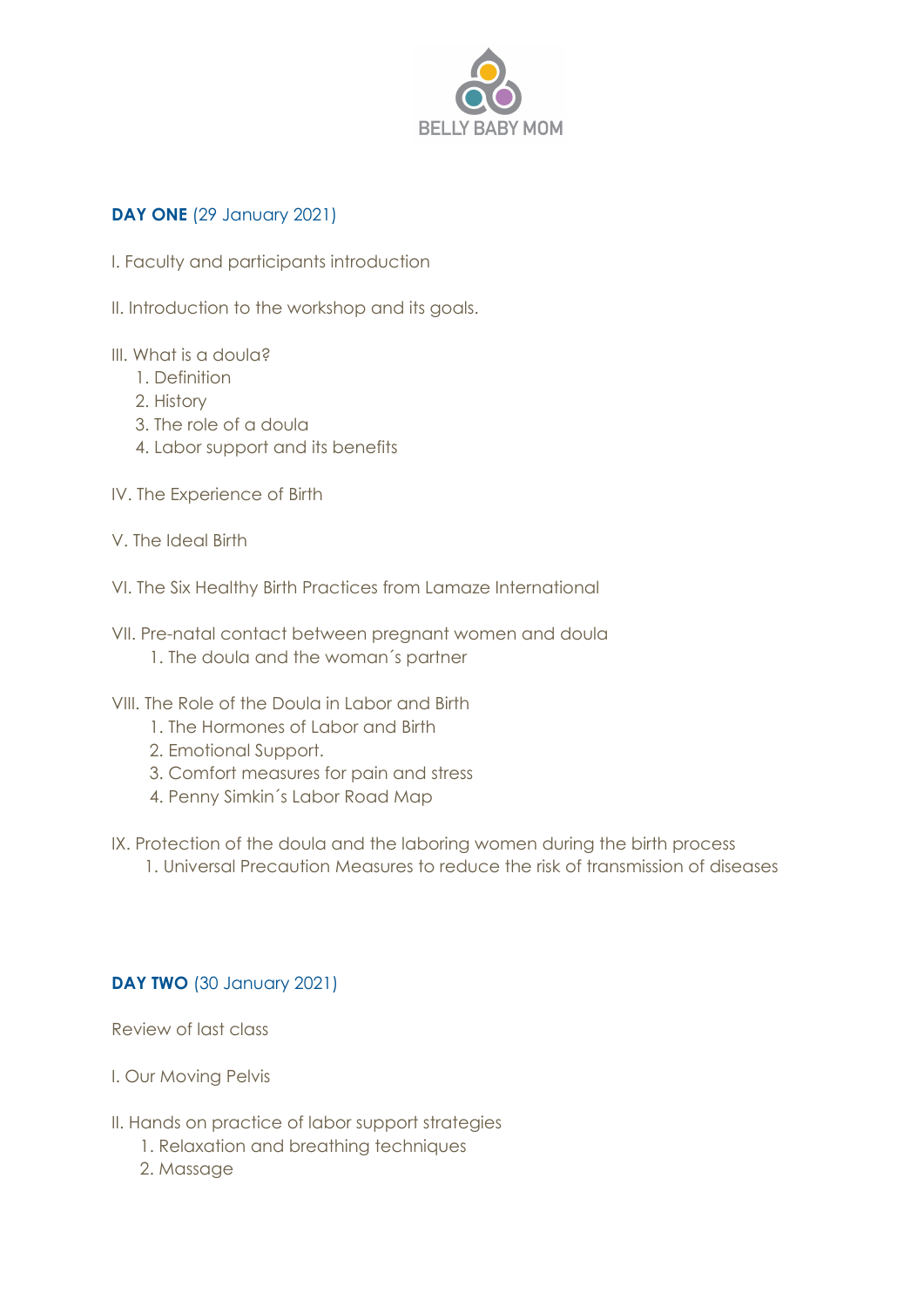

- 3. Double hip squeeze
	- 4. Use of the rebozo
	- 5. Heat /cold therapy
	- 6. Mother's positioning and movement
	- 7. Use of Birth balls
	- 8. Rhythm & rituals

III. Hands on practice of strategies for birth.

- 1. The Sphincter's Law from Ina May Gaskin
- 2. Relaxation of pelvic floor muscles
- 3. Positioning and movement
- 4. Spontaneous pushing vs. purple pushing
- IV. Comfort Measures for Challenging/Difficult Births
	- 1."Slow to start births"
	- 2. Back pain/baby in posterior presentation
	- 3. Prolonged labor
	- 4. Induction
	- 5. Medical Interventions
		- A) Active management
		- B) Confinement to bed
		- C) Epidural Anesthesia
	- 6. Mother´s feelings and emotions

## V. Cesarean Birth.

- 1. Role of the doula
- 2. Comfort measures

VI. VBAC

- A) Challenges
- B) Strategies for success

## **DAY THREE** (30 January 2021)

- I. Early Post Partum
	- 1. The role of the birth doula
		- A) Facilitating skin to skin contact between mother and baby.
		- B) Facilitating the Microbiome